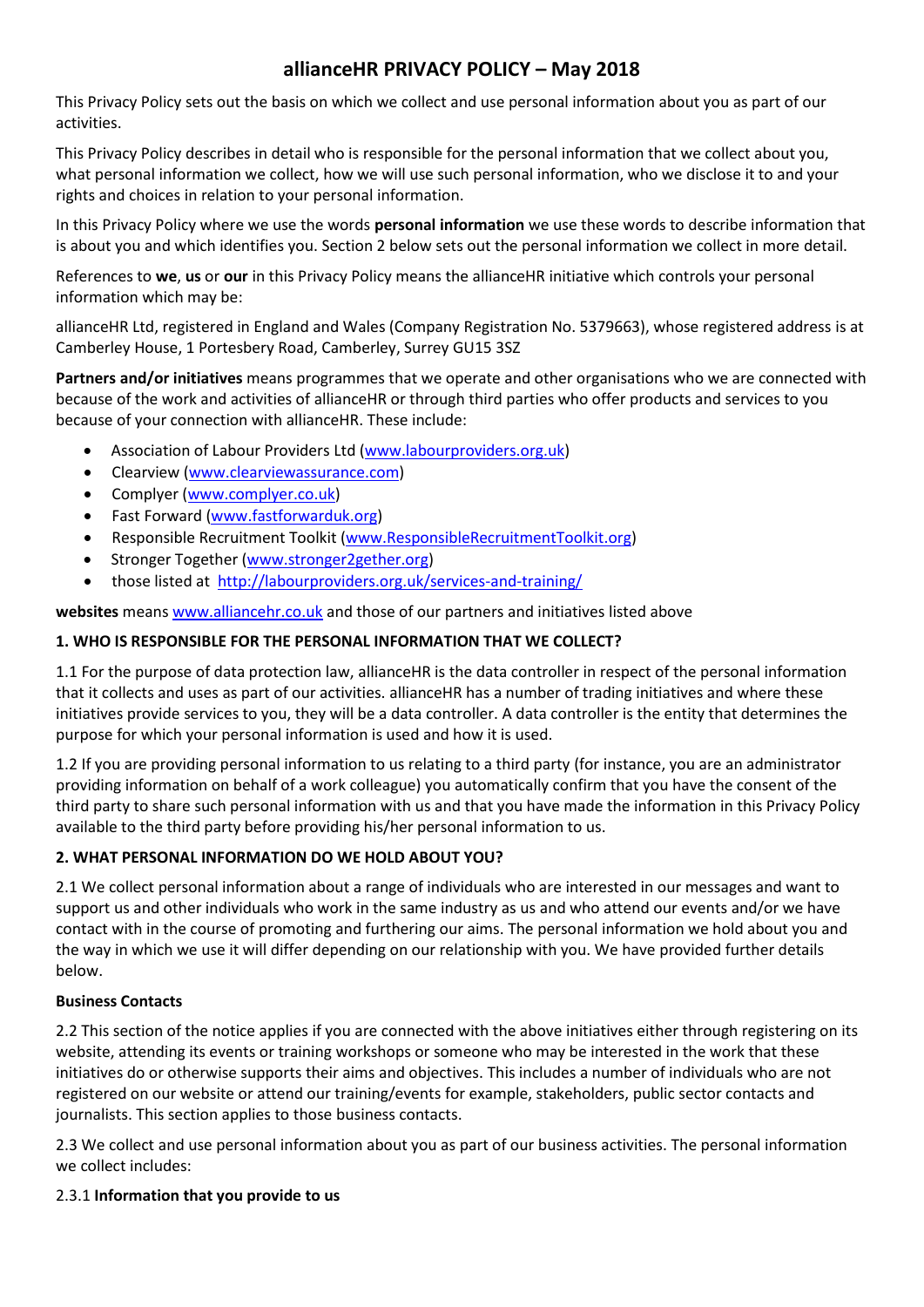The information that you provide to us may include your name, postal address, email address, telephone number, mobile number, financial information, payment information, registration numbers, insurance information and your password to access your individual accounts within each appropriate website. This information may be provided:

- a) in the course of communications between you and us (including face to face, by phone, email or otherwise)
- b) when you fill in forms on our websites
- c) when you register to attend our events
- d) when you register to listen to our webinars
- e) when you submit business partner evidence
- f) when you request software unlock codes to use the software we provide
- g) via our social media pages, other social media content, tools and applications
- h) when you visit our events or shows or other venues or places where we are present or actively working
- i) when you call our helplines
- j) when you enter competitions that we run from time to time and
- k) when you speak to our researchers, colleagues or people authorised on behalf of us to carry out research.

## 2.3.2 **Information we collect from you**

- a) technical information (to the extent that it constitutes personal information) including the IP address you use to connect your device to the Internet and the browser type, version you use on your device and duration of your visit to the websites);
- b) information about your use of the websites (to the extent that it constitutes personal information) including the full Uniform Resource Locators (URL) clickstream to, through and from our site (including date and time); products and/or services you viewed or searched for, page response times, download errors, length of visits to certain pages, page interaction information (such as scrolling, clicks, and mouse-overs), and methods used to browse away from the page and any phone number used to call our customer service number;
- c) information contained in and records of communications between you and us, including emails, calls, SMS messages and letters;
- d) information regarding your marketing preferences;
- e) records of meetings and events you attend; and
- f) recordings of telephone conversations when you call our helplines.

## 2.3.3 **Information we receive from other sources**

- a) details from one of our partners about any products or services you receive from them;
- b) contact details or other relevant information we receive from NSF International to enable us to send you information or direct marketing.

## **Stronger Together, Fast Forward, Complyer**

2.4 This section of the notice applies if you are connected with the above initiatives either through registering on its website, attending its events or training workshops or someone who may be interested in the work that these initiatives do or otherwise supports their aims and objectives.

2.5 We collect and use personal information about you as part of our activities. The personal information we collect includes:

## 2.5.1 **Information that you provide to us**

The information that you provide to us may include your name, postal address, email address, telephone number, mobile number, financial information, payment information, registration numbers, insurance information and your password to access your individual accounts within each appropriate website. This information may be provided:

- a) in the course of communications between you and us (including face to face, by phone, email or otherwise)
- b) when you fill in forms on our websites
- c) when you register to attend our events
- d) when you register to listen to our webinars
- e) when you submit business partner evidence
- f) when you request software unlock codes to use the software we provide
- g) via our social media pages, other social media content, tools and applications
- h) when you visit our events or shows or other venues or places where we are present or actively working
- i) when you call our helplines
- j) when you enter competitions that we run from time to time and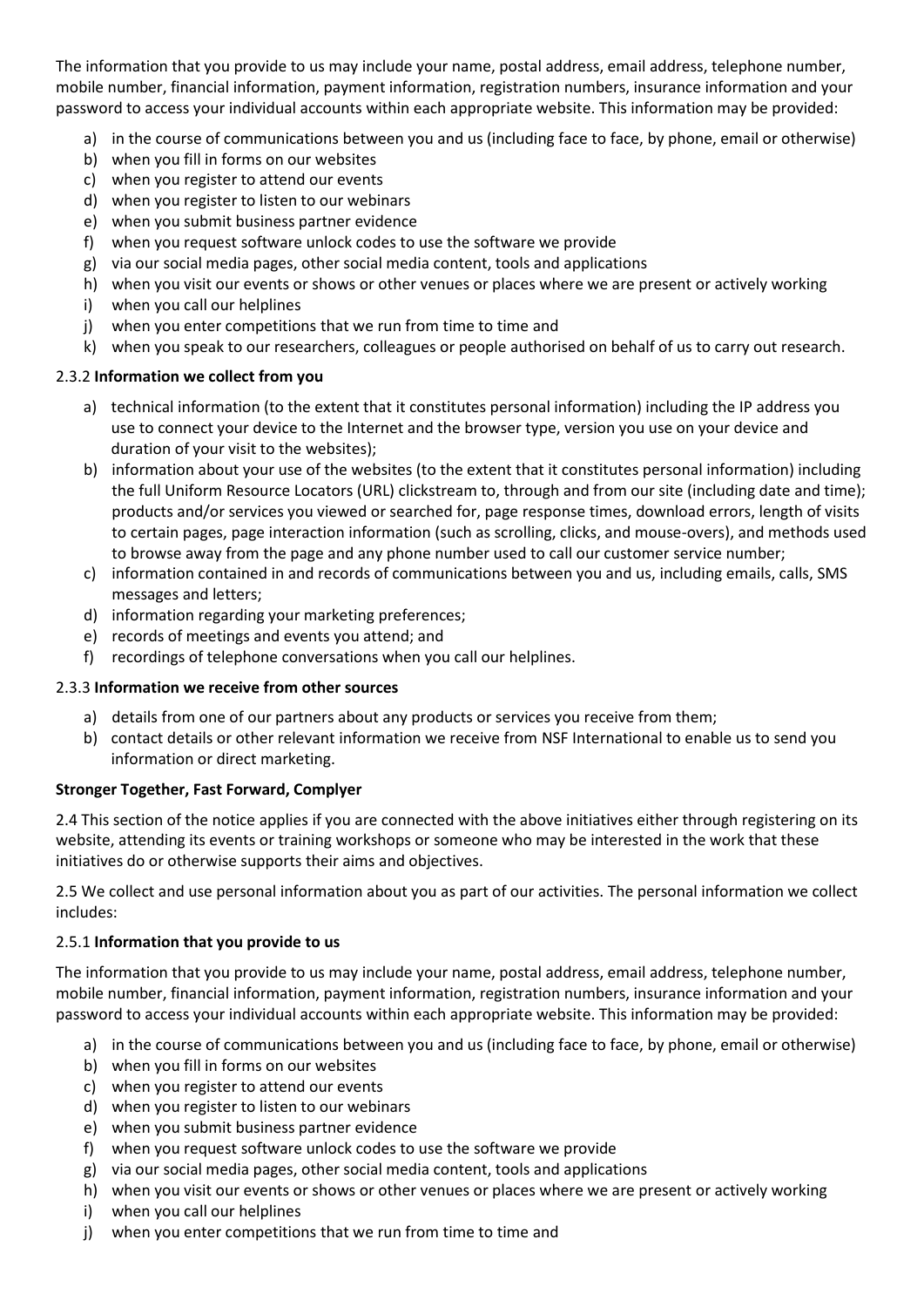k) when you speak to our researchers, colleagues or people authorised on behalf of us to carry out research.

## 2.5.2 **Information we collect from you**

- a) technical information (to the extent that it constitutes personal information) including the IP address you use to connect your device to the Internet and the browser type, version you use on your device and duration of your visit to the websites);
- b) information about your use of the websites (to the extent that it constitutes personal information) including the full Uniform Resource Locators (URL) clickstream to, through and from our site (including date and time); products and/or services you viewed or searched for, page response times, download errors, length of visits to certain pages, page interaction information (such as scrolling, clicks, and mouse-overs), and methods used to browse away from the page and any phone number used to call our customer service number;
- c) information contained in and records of communications between you and us, including emails, calls, SMS messages and letters;
- d) information regarding your marketing preferences;
- e) records of meetings and events you attend; and
- f) recordings of telephone conversations when you call our helplines.

## 2.5.3 **Information we receive from other sources**

a) details from one of our service partners or other initiatives (see above for the links to find out who our service partners and other initiatives are) about any products or services you receive from them;

## **Association of Labour Provider (ALP) Members, Former Members and Prospective Members and other Supporters**

2.6 This section of the notice applies if you are a member, former member, someone who may be interested in membership of the ALP or otherwise supports our aims and objectives.

2.7 We collect personal information about a range of individuals, including our members, prospective members, former members, individuals who are interested in our messages and want to support us and other individuals who work in the same industry as us and who attend our events and/or we have contact with in the course of promoting and furthering our aims. The personal information we hold about you and the way in which we use it will differ depending on our relationship with you. The personal information we collect includes:

## 2.7.1 **Information that you provide to us**

The information that you provide to us may include your name, postal address, email address, telephone number, mobile number, financial information, payment information, registration numbers, insurance information and your password to access your ALP account. This information may be provided:

- a) in the course of communications between you and us (including face to face, by phone, email or otherwise)
- b) when you fill in forms on our websites
- c) when you register to attend our events
- d) when you register to listen to our webinars
- e) when you submit a membership joining or renewal form to us
- f) via our social media pages, other social media content, tools and applications
- g) when you visit our events or shows or other venues or places where we are present or actively working
- h) when you call our helplines
- i) when you enter competitions that we run from time to time and
- j) when you speak to our researchers, colleagues or people authorised on behalf of us to carry out research.

## 2.7.2 **Information we collect from you**

- a) technical information (to the extent that it constitutes personal information) including the IP address you use to connect your device to the Internet and the browser type, version you use on your device and duration of your visit to the websites);
- b) information about your use of the websites (to the extent that it constitutes personal information) including the full Uniform Resource Locators (URL) clickstream to, through and from our site (including date and time); products and/or services you viewed or searched for, page response times, download errors, length of visits to certain pages, page interaction information (such as scrolling, clicks, and mouse-overs), and methods used to browse away from the page and any phone number used to call our customer service number;
- c) information contained in and records of communications between you and us, including emails, calls, SMS messages and letters;
- d) information regarding your marketing preferences;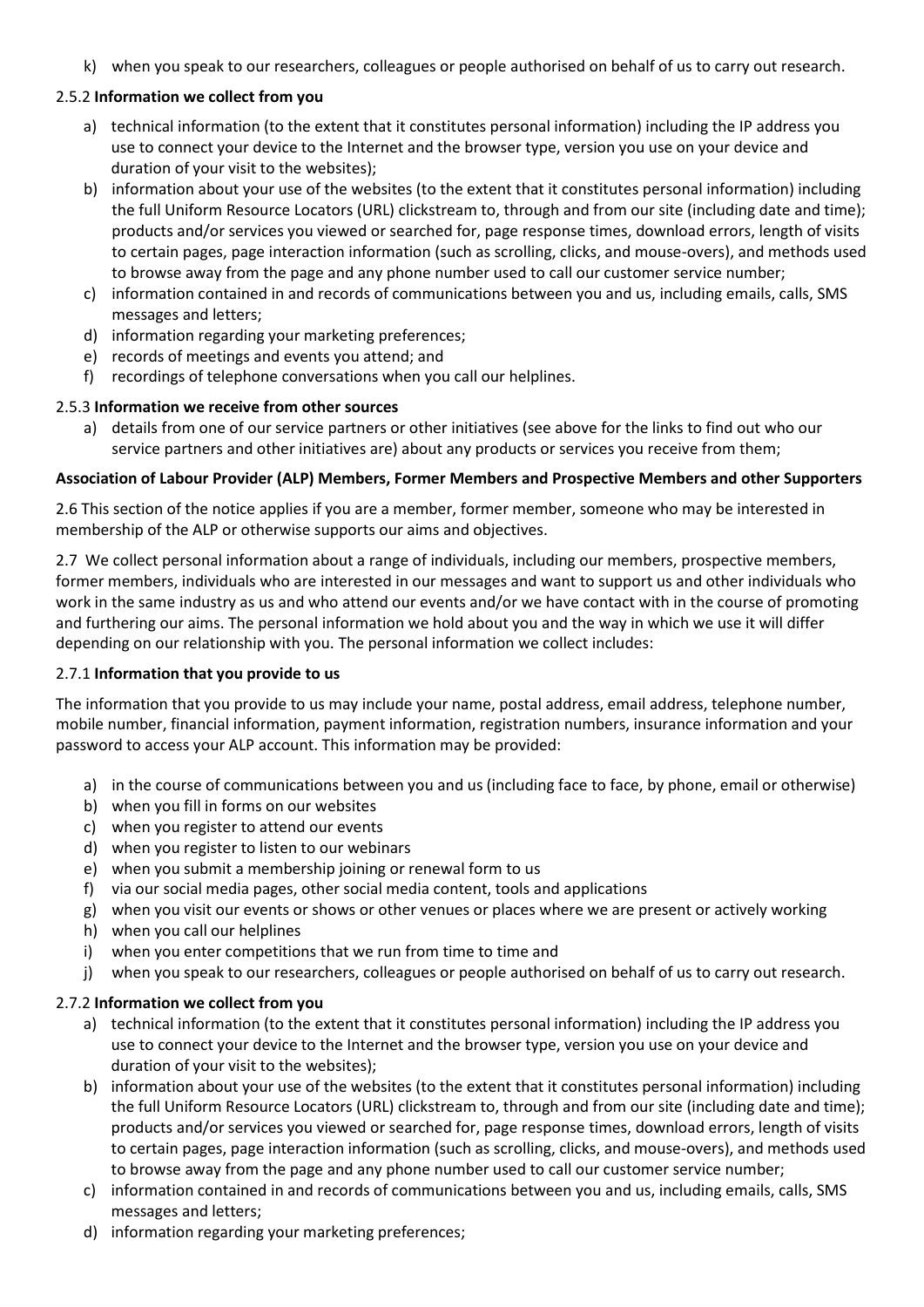- e) records of meetings and events you attend/participate and
- f) recordings of telephone conversations when you call our helplines.
- g) records of webinars that you listen to
- h) information regarding your expertise in an area of the industry in which we operate.

#### 2.7.3 **Information we receive from other sources**

- a) details from one of our service partners (see above for the links to find out who our service partners are) about any products or services you receive from them;
- b) contact details or other relevant information we receive from NSF relating to Clearview.
- c) information from publically available sources
- d) details from companies we instruct to carry out credit checks on you or the organisation you work for in connection with the sale by us of advertising opportunities.

#### **3. HOW DO WE USE THE PERSONAL INFORMATION WE COLLECT ABOUT YOU?**

3.1 We use your personal information to carry out our activities. In particular, your personal information may be used by us, our employees, service providers, and disclosed to third parties for the purposes set out below. For each of these purposes, we have set out the legal basis on which we use your personal information and detailed which category of personal information we use for that purpose (by reference to the paragraph numbering from earlier in this notice).

#### **Business Contacts**

3.2 In the course of running our organisation we gather personal information about a number of individuals who are not registered on our website or attend our training/events for example, stakeholders, local authority contacts and journalists, suppliers, retailers, advertisers, charities, Non Governmental Organisations, trade associations and media contacts. This section applies to those business contacts and details which category of personal information we use for that purpose (by reference to the paragraph numbering from earlier in this notice).

| <b>Purpose</b>                                                                                                                                   | <b>Legal Basis</b>                                                                                                                                                                                                                         | <b>Category of personal</b><br>information used for<br>this purpose |
|--------------------------------------------------------------------------------------------------------------------------------------------------|--------------------------------------------------------------------------------------------------------------------------------------------------------------------------------------------------------------------------------------------|---------------------------------------------------------------------|
| To communicate with you and other<br>individuals.                                                                                                | This is in our legitimate interests because it<br>furthers our aims and objectives and enables us<br>to provide our resources and services to you.<br>We may also communicate with you to perform<br>any contractual obligations with you. | 2.3.1<br>2.3.2                                                      |
| To manage our business.                                                                                                                          | This is in our legitimate interests because this<br>furthers our aims and objectives.                                                                                                                                                      | 2.3.1<br>2.3.2<br>2.3.3                                             |
| To carry out research, undertake<br>work for the labour recruitment and<br>provision community and analyse<br>the services that we provide.      | This is in our legitimate interests as it enables us<br>to assess the effectiveness and relevance of the<br>services and benefits we offer.                                                                                                | 2.3.1<br>2.3.2                                                      |
| To send you service communications<br>such as our newsletter.                                                                                    | This is in our legitimate interests as it furthers<br>our aims and objectives.<br>In certain circumstances we may rely on consent<br>to send certain communications to you.                                                                | 2.3.1<br>2.3.2                                                      |
| To send you details of advertising<br>opportunities.                                                                                             | This is in our legitimate interests as it generates<br>revenue to allow us to continue to further our<br>aims and objectives.<br>In certain circumstances we may rely on consent<br>to send certain communications to you.                 | 2.3.1                                                               |
| To promote the industry and the<br>work that we undertake.                                                                                       | This is in our legitimate interests to further our<br>aims and objectives.                                                                                                                                                                 | 2.3.1                                                               |
| To carry out credit checks against<br>you or the organisation you work for<br>in connection with the sale by us of<br>advertising opportunities. | This is in our legitimate interest to establish if<br>you or the organisation you work for will be able<br>to pay for any advertising opportunity you are<br>interested in. In certain circumstances we may                                | 2.3.1                                                               |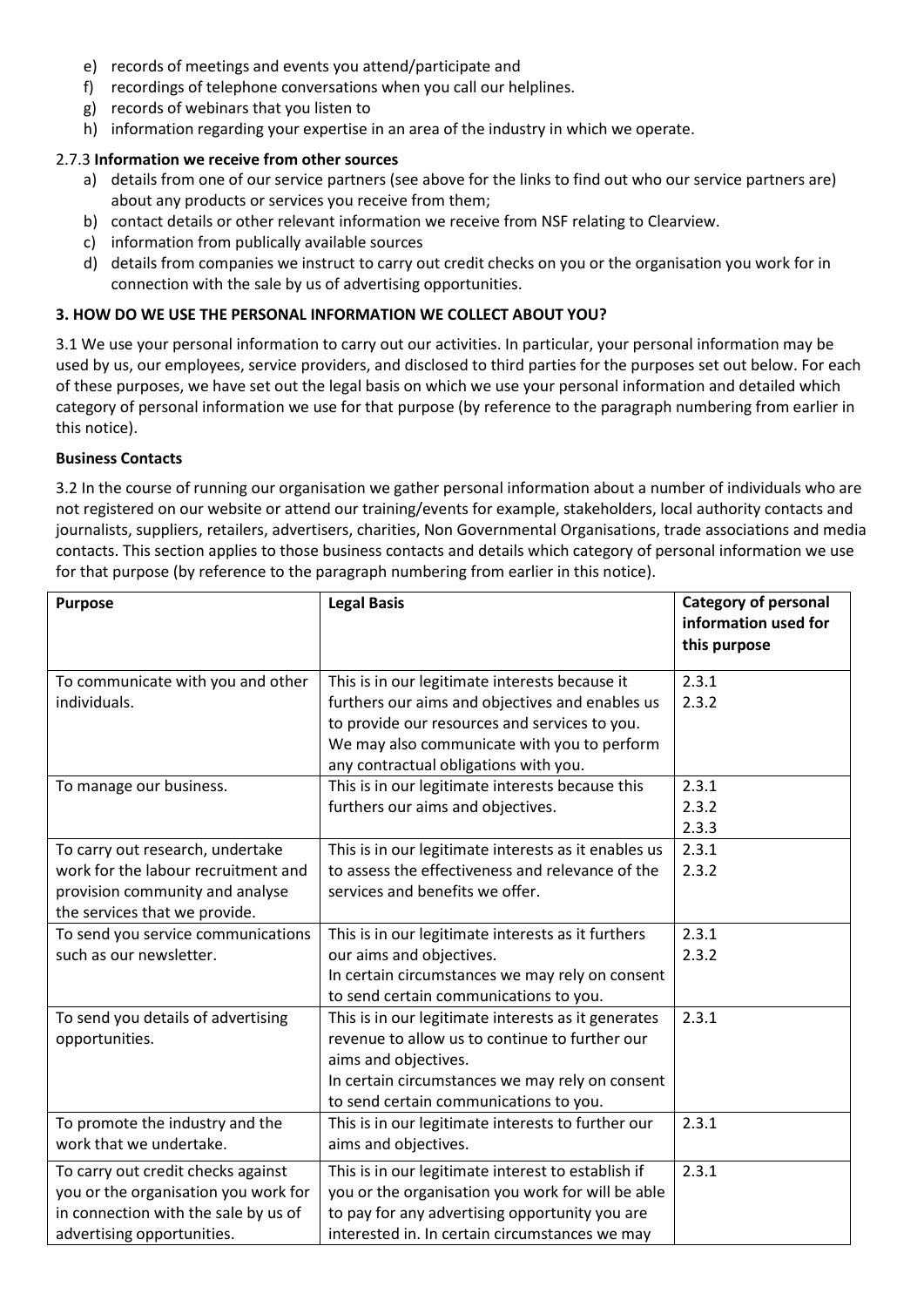| 'rely on consent to undertake these checks. |  |
|---------------------------------------------|--|
|                                             |  |

3.3 We may be required to obtain your personal information to comply with our legal requirements, to enable us to fulfil the terms of our contract with you or in preparation of us entering into a contract with you. We will inform you of this at the time that we are obtaining your personal information from you.

## **Stronger Together, Fast Forward, Complyer**

3.4 This section of the notice applies if you are registered or connected with Stronger Together; use our auditing software (Complyer), registered or connected with Fast Forward or someone who may be interested in the services offered by the above or our Partners or otherwise supports our aims and objectives.

| <b>Purpose</b>                                                                                                                                   | <b>Legal Basis</b>                                                                                                                                                                                                                                        | <b>Category of personal</b><br>information used for<br>this purpose |
|--------------------------------------------------------------------------------------------------------------------------------------------------|-----------------------------------------------------------------------------------------------------------------------------------------------------------------------------------------------------------------------------------------------------------|---------------------------------------------------------------------|
| To communicate with you and other<br>individuals.                                                                                                | This is in our legitimate interests because it<br>furthers our aims and objectives and enables us<br>to provide our resources and services to you.<br>We may also communicate with you to perform<br>any contractual obligations with you.                | 2.5.1<br>2.5.2                                                      |
| To manage our business.                                                                                                                          | This is in our legitimate interests because this<br>furthers our aims and objectives.                                                                                                                                                                     | 2.5.1<br>2.5.2<br>2.5.3                                             |
| To carry out research, undertake<br>work for the labour recruitment and<br>provision community and analyse<br>the services that we provide.      | This is in our legitimate interests as it enables us<br>to assess the effectiveness and relevance of the<br>services and benefits we offer.                                                                                                               | 2.5.1<br>2.5.2                                                      |
| To send you service communications<br>such as our newsletter.                                                                                    | This is in our legitimate interests as it furthers<br>our aims and objectives.<br>In certain circumstances we may rely on consent<br>to send certain communications to you.                                                                               | 2.5.1<br>2.5.2                                                      |
| To send you details of advertising<br>opportunities.                                                                                             | This is in our legitimate interests as it generates<br>revenue to allow us to continue to further our<br>aims and objectives.<br>In certain circumstances we may rely on consent<br>to send certain communications to you.                                | 2.5.1                                                               |
| To promote the industry and the<br>work that we undertake.                                                                                       | This is in our legitimate interests to further our<br>aims and objectives.                                                                                                                                                                                | 2.5.1                                                               |
| To carry out credit checks against<br>you or the organisation you work for<br>in connection with the sale by us of<br>advertising opportunities. | This is in our legitimate interest to establish if<br>you or the organisation you work for will be able<br>to pay for any advertising opportunity you are<br>interested in. In certain circumstances we may<br>rely on consent to undertake these checks. | 2.5.1                                                               |

**Association of Labour Provider (ALP) Members, Former Members and Prospective Members and other Supporters** 3.5 This section of the notice applies if you are a member, former member, someone who may be interested in membership of the ALP or otherwise supports our aims and objectives.

| <b>Purpose</b>          | <b>Legal Basis</b>                           | <b>Category of personal</b> |
|-------------------------|----------------------------------------------|-----------------------------|
|                         |                                              | information used for        |
|                         |                                              | this purpose                |
| To provide you with our | This is necessary for the performance of our | 2.7.1                       |
| membership services.    | contractual obligations with you to provide  | 2.7.2                       |
|                         | membership services.                         | 2.7.3                       |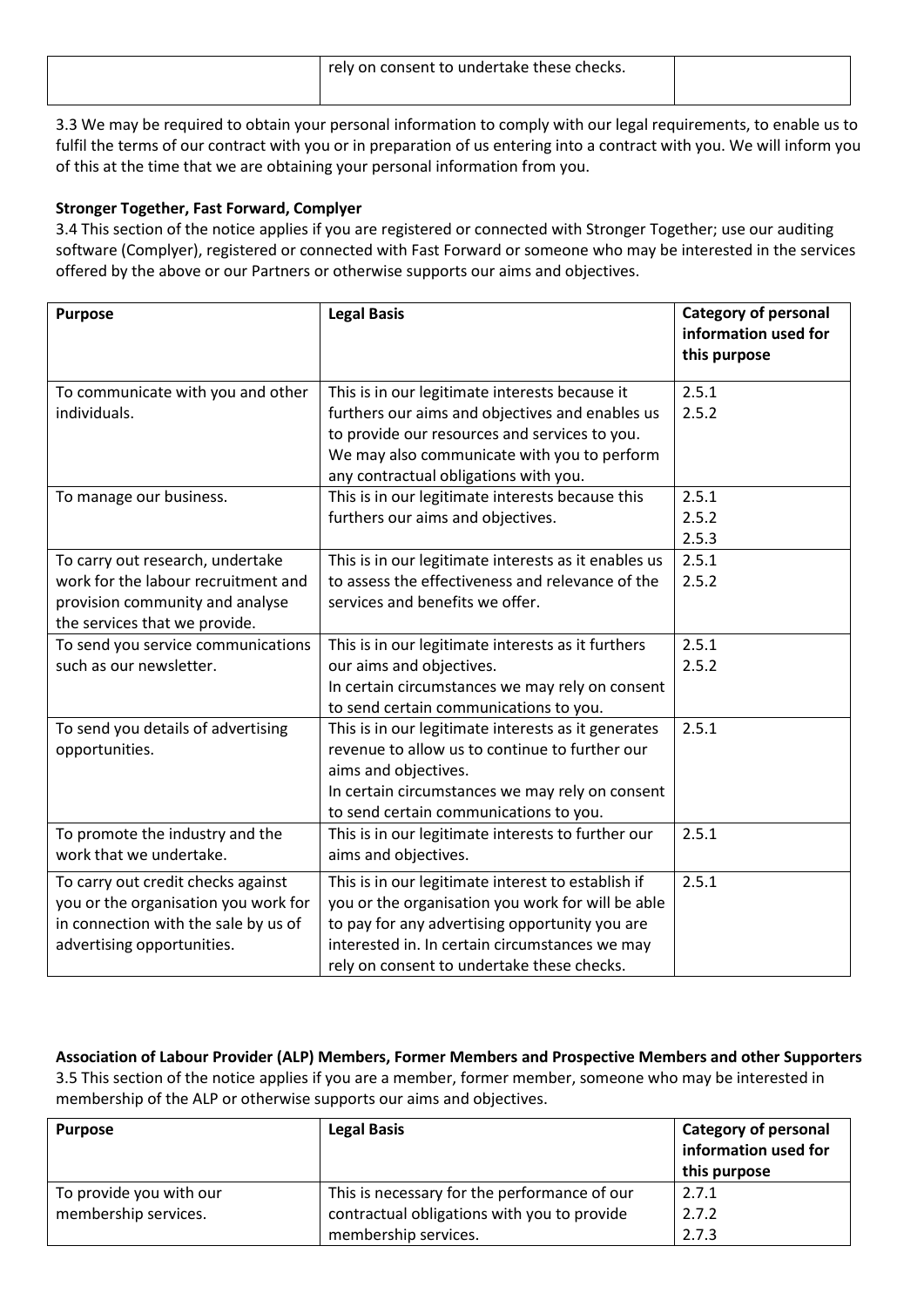| To provide you with details of the                                  | This is in our legitimate interests because it                             | 2.7.1 |
|---------------------------------------------------------------------|----------------------------------------------------------------------------|-------|
| benefits and schemes that we offer                                  | furthers our aims and objectives.                                          |       |
| to our members.                                                     | In certain circumstances we may rely on consent                            |       |
|                                                                     | to send certain communications to you.                                     |       |
|                                                                     | This may also be necessary for the performance                             |       |
|                                                                     | of our contractual obligations with you to                                 |       |
|                                                                     | provide membership services.                                               |       |
| To communicate with you and other                                   | This is in our legitimate interests because it                             | 2.7.1 |
| individuals.                                                        | furthers our aims and objectives and enables us                            | 2.7.2 |
|                                                                     | to provide our membership services to you.                                 |       |
|                                                                     | We may also communicate with you to perform                                |       |
|                                                                     | any contractual obligations with you.                                      |       |
| To manage our business.                                             | This is in our legitimate interests because this                           | 2.7.1 |
|                                                                     | furthers our aims and objectives                                           |       |
| To carry out our obligations arising                                | This is to perform our contractual obligations                             | 2.7.1 |
| from any contracts entered into                                     | with you.                                                                  | 2.7.3 |
| between you and us.                                                 |                                                                            |       |
| To carry out research either for our                                | This is in our legitimate interests or the                                 | 2.7.1 |
| own purposes or on behalf of a third                                | legitimate interests of the applicable third party                         | 2.7.2 |
| party, undertake work for the labour                                | as it enables us or them to assess the                                     |       |
| recruitment and provider                                            | effectiveness and relevance of the services and                            |       |
| community and analyse the member                                    | benefits we offer.                                                         |       |
| services received by you.                                           |                                                                            |       |
| To manage complaints, feedback                                      | This is in our legitimate interests because it                             | 2.7.1 |
| and queries from our members and                                    | furthers our aims and objectives.                                          |       |
| people who use our services.                                        |                                                                            |       |
| To improve the quality of our                                       | This is in our legitimate interests to improve and                         | 2.7.2 |
| website and membership services.                                    | develop our operations and service offering.                               | 2.7.1 |
| To send you marketing materials<br>about offers from the ALP or its | This is in our legitimate interests to further our<br>aims and objectives. | 2.7.1 |
|                                                                     | In certain circumstances we may rely on consent                            |       |
| partners or associated third parties.                               | to send certain communications to you.                                     |       |
|                                                                     | This is in our legitimate interests to provide you                         | 2.7.1 |
| To send you communications as part<br>of your membership.           | with routine communications to further our                                 |       |
|                                                                     | aims and objectives.                                                       |       |
|                                                                     | This may also be necessary for the performance                             |       |
|                                                                     | of our contractual obligations with you to                                 |       |
|                                                                     | provide membership services.                                               |       |
|                                                                     | In certain circumstances we may rely on consent                            |       |
|                                                                     | to send certain communications to you.                                     |       |
| To notify you about changes to our                                  | This is in our legitimate interests to further our                         | 2.7.1 |
| membership services.                                                | aims and objectives.                                                       |       |
| To comply with any legal or                                         | This is necessary for us to comply with our legal                          | 2.7.1 |
| regulatory obligations (including in                                | obligations.                                                               | 2.7.2 |
| connection with a court order).                                     |                                                                            | 2.7.3 |
| To promote the industry and the                                     | This is in our legitimate interests to further our                         | 2.7.1 |
| work that we undertake.                                             | aims and objectives.                                                       |       |
| To contact you once you cease to be                                 | This is in our legitimate interests to further our                         | 2.7.1 |
| a member either by post or e-mail                                   | aims and objectives.                                                       |       |
| about renewing your membership.                                     | In certain circumstances we may rely on consent                            |       |
|                                                                     | to send certain communications to you.                                     |       |

## **4. HOW DO WE MARKET THE PRODUCTS AND SERVICES OF COMMERCIAL PARTNERS**

4.1 Subject to any marketing preferences you provide, we may contact you from time to time with details of promotions, offers, shows and events that might be of interest to you which are offered by our initiatives and partners and other commercial partners.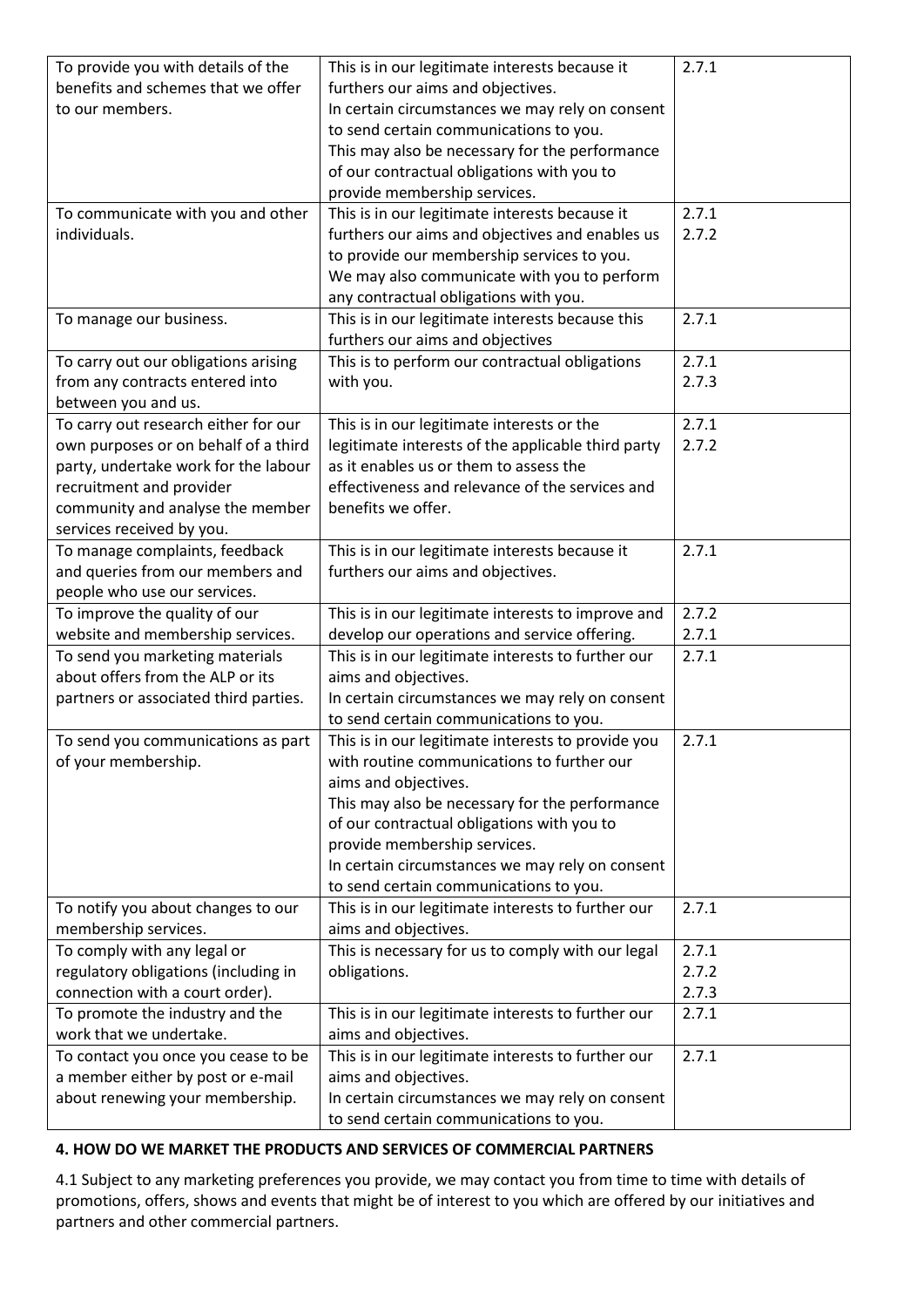4.2 Where we share your personal information with one of our commercial partners or industry bodies, we will do so because:

4.2.1 you have told us you are interested in the products or services offered by the relevant commercial partner or industry body and we need to share your details with them so that the commercial partner or industry bodies can contact you about those products or services, or grant you access to those products or services;

4.2.2 the commercial partner/industry organisation needs us to verify that you are a current member of one of our partners or initiatives for the purposes of applying any discounts or promotional offers which are linked to your membership; or

4.2.3 you have told us that you have an issue or query with the relevant commercial partner or industry bodies and we need to share your details with them to escalate the matter.

4.3 We work closely with our Partners to support businesses in the sector in which we operate so we may from time to time send you details of their products or services which we think will be of interest.

4.4 The commercial partner or industry body may use your personal information for their own purposes. For information about how the commercial partners use your personal information, please see the website of the relevant commercial partner or industry body.

## **5. WHO DO WE DISCLOSE YOUR PERSONAL INFORMATION TO?**

5.1 We share your personal information with:

5.1.1 our services providers and sub-contractors for the performance of our membership services (including marketing services providers, IT services providers and consultants, social media providers, third party training providers and third party storage providers);

5.1.2 certain commercial partners or industry bodies as described above;

5.1.3 our professional advisors (including accountants and lawyers) that assist us in carrying out our activities;

5.1.4 professional advisors (including lawyers, debt advisers,) who provide assistance to our members through our helpline and we will inform you if your personal information is being shared with a third party in order to assist with your query;

5.1.5 analytics and search engine providers that assist us in the improvement and optimisation of our websites (including Google Analytics); and

5.1.6 external agencies and organisations for the purpose of complying with applicable legal and regulatory obligations (including HMRC etc.).

5.2 We can also disclose your personal information to other third parties, for example:

5.2.1 in the event that we sell or buy any business or assets, in which case we will disclose your personal information to the prospective seller or buyer of such business or assets;

5.2.2 if we or substantially all of our assets are acquired by a third party (or are subject to a reorganisation within our corporate group), personal information held by us will be one of the transferred assets; and

5.2.3 if we are under a duty to disclose or share your personal information in order to comply with any legal obligation.

## **6. WHERE WILL WE TRANSFER YOUR PERSONAL INFORMATION?**

We will process your personal information within the European Economic Area (EEA). We may transfer your personal information outside the EEA where we are operating an initiative in a non-EEA country. This will only be where you are directly involved with such an initiative, have provided your information in connection with such an initiative and be provided to our trusted partners within that country with whom we are collaborating on that initiative who will process your data in accordance with our data sharing agreement and for use with that initiative only.

## **7. HOW LONG WILL WE KEEP YOUR PERSONAL INFORMATION**

7.1 We will keep personal information for as long as is necessary for the purposes for which we collect it. The precise period will depend on the purpose for which we hold your information. For example where we hold personal information: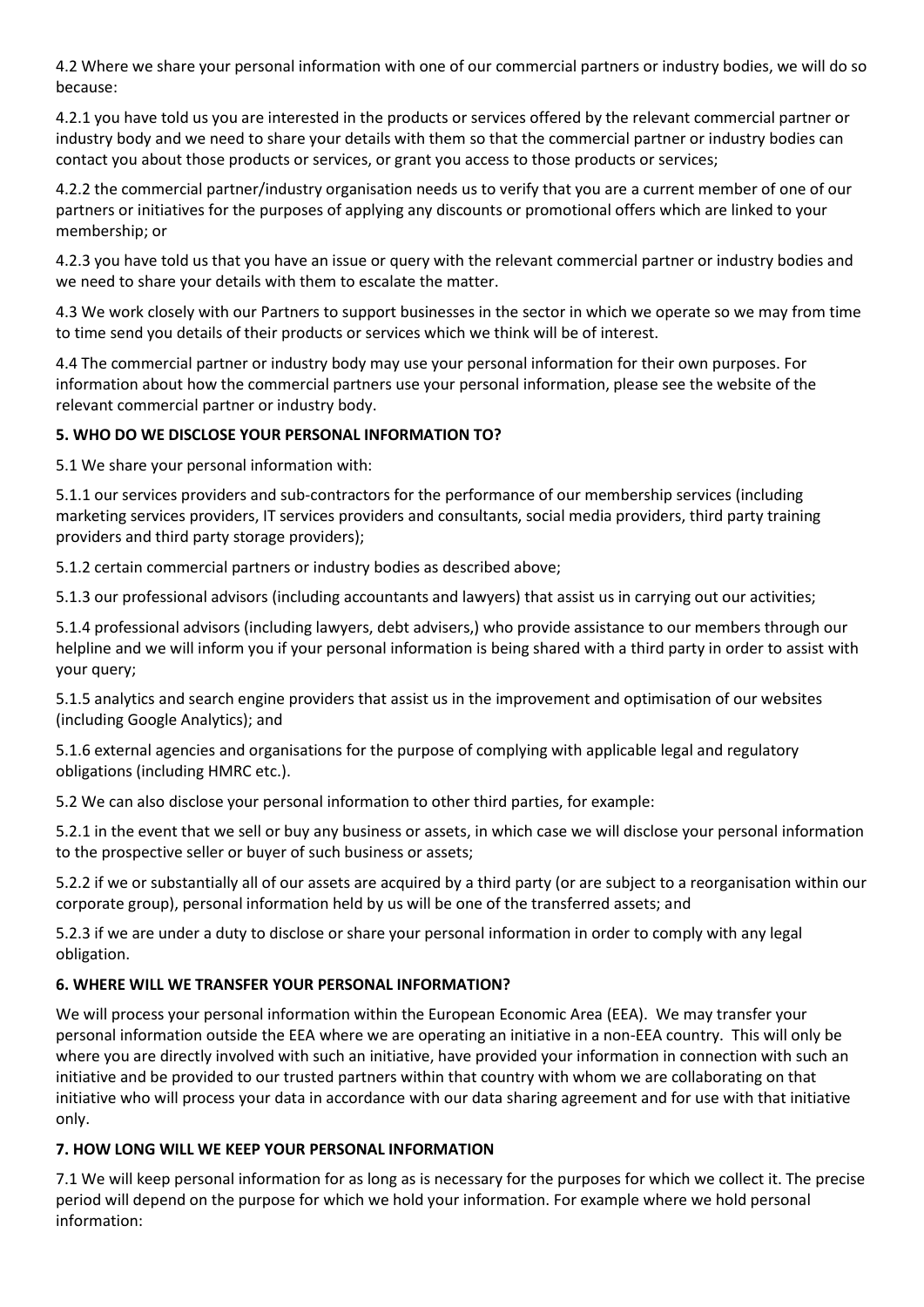7.1.1 to comply with a legal or regulatory obligation, we will keep the information for at least as long as is required to comply with that obligation.

7.1.2 in order to provide a product or service, we will keep the information for at least as long as we provide the product or service, and for a number of years after your membership expires.

## **8. HOW DO WE KEEP YOUR PERSONAL INFORMATION SECURE?**

8.1 We will use appropriate technical and organisational security measures which comply with the requirements of data protection law in order to keep your personal information secure against unauthorised or unlawful use and accidental loss, destruction or damage.

8.2 Unfortunately, the transmission of information via the internet is not completely secure. Although we will reasonably practicable measures to protect your personal information, we cannot guarantee the security of your personal information transmitted to our Site and any transmission is at your own risk. Once we have received your personal information, we will use strict procedures and security features to try to prevent unauthorised access.

## **9. YOUR RIGHTS**

You have certain rights with respect to your personal information. The application of the rights will depend on the certain circumstances and are subject to certain exemptions. Please see the table below for a summary of your rights. To exercise these rights please use the contact details at section 11.

|                                  | Summary of your rights                                                           |
|----------------------------------|----------------------------------------------------------------------------------|
| <b>Right of access to your</b>   | You have the right to receive a copy of your personal information that we hold   |
| personal information             | about you, subject to certain exemptions.                                        |
| Right to rectify your personal   | You have the right to ask us to correct your personal information that we hold   |
| information                      | where it is incorrect or incomplete.                                             |
| <b>Right to erasure of your</b>  | You have the right to ask that your personal information be deleted in certain   |
| personal information             | circumstances. For example (i) where your personal information is no longer      |
|                                  | necessary in relation to the purposes for which they were collected or           |
|                                  | otherwise used; (ii) if you withdraw your consent and there is no other legal    |
|                                  | ground for which we rely on for the continued use of your personal               |
|                                  | information; (iii) if you object to the use of your personal information in      |
|                                  | accordance with the right to object, as set out below; (iv) if we have used your |
|                                  | personal information unlawfully; or (v) if your personal information needs to    |
|                                  | be erased to comply with a legal obligation.                                     |
| Right to restrict the use of     | You have the right to suspend our use of your personal information in certain    |
| your personal information        | circumstances. For example (i) where you think your personal information is      |
|                                  | inaccurate and only for such period to enable us to verify the accuracy of your  |
|                                  | personal information; (ii) the use of your personal information is unlawful and  |
|                                  | you oppose the erasure of your personal information and request that it is       |
|                                  | suspended instead; (iii) we no longer need your personal information, but        |
|                                  | your personal information is required by you for the establishment, exercise     |
|                                  | or defence of legal claims; or (iv) you have objected to the use of your         |
|                                  | personal information and we are verifying whether our grounds for the use of     |
|                                  | your personal information override your objection.                               |
| <b>Right to data portability</b> | You have the right to obtain your personal information in a structured,          |
|                                  | commonly used and machine-readable format and for it to be transferred to        |
|                                  | another organisation, where it is technically feasible. The right only applies   |
|                                  | where the use of your personal information is based on your consent or for       |
|                                  | the performance of a contract, and when the use of your personal information     |
|                                  | is carried out by automated (i.e. electronic) means.                             |
| Right to object to the use of    | You have the right to object to the use of your personal information in certain  |
| your personal information        | circumstances. For example (i) where you have grounds relating to your           |
| and direct marketing             | particular situation and we use your personal information for our legitimate     |
|                                  | interests (or those of a third party); and (ii) if you object to the use of your |
|                                  | personal information for direct marketing purposes.                              |
| <b>Right to withdraw consent</b> | You have the right to withdraw your consent at any time where we rely on         |
| (including to direct             | consent to use your personal information.                                        |